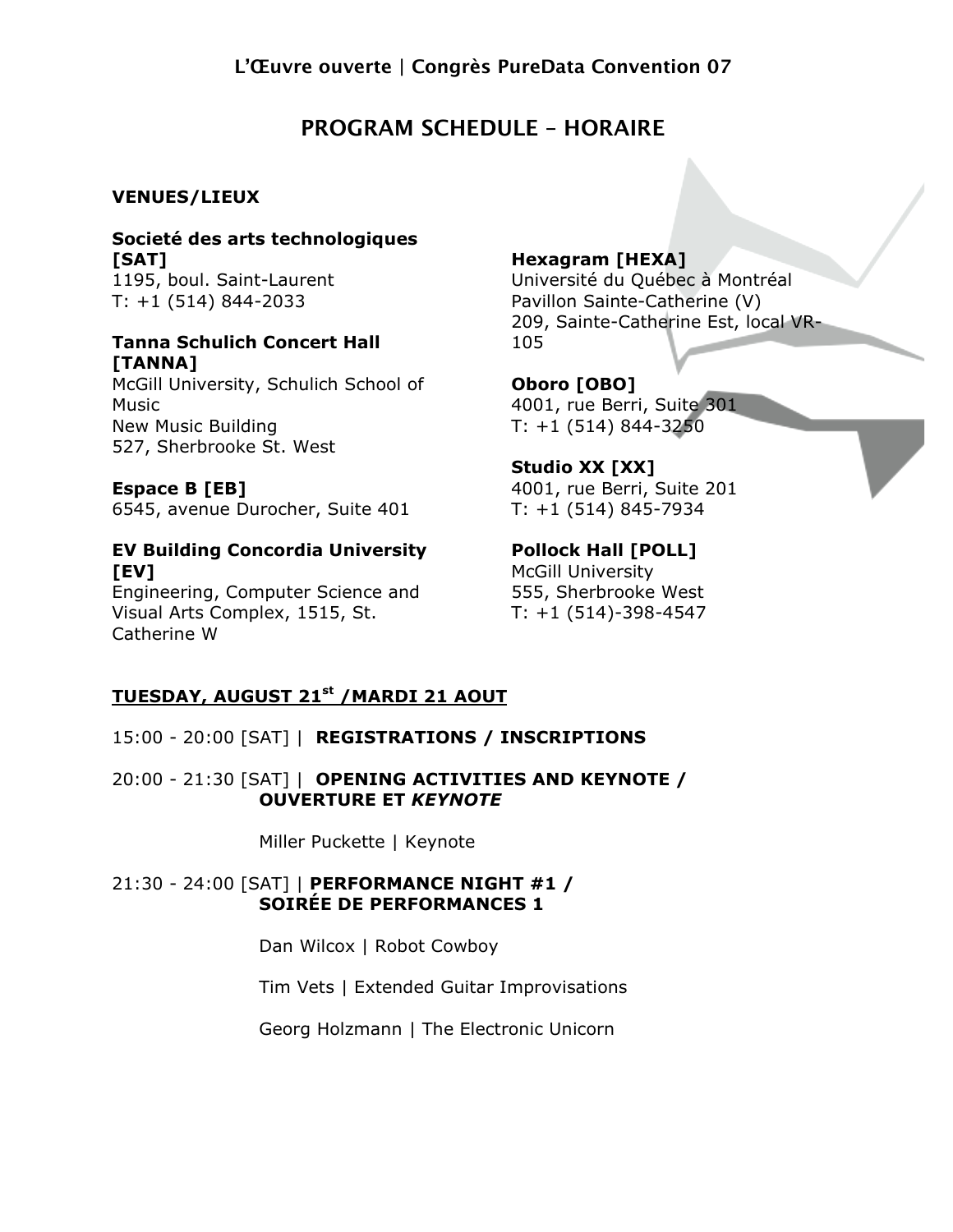### **WEDNESDAY, AUGUST 22nd /MERCREDI 22 AOUT**

- 10:00 16:00 [OBO] | **WORKSHOP #1 / ATELIER 1** Bobbi Kosinuk | INAPPROPRIATE DEVICES
- 10:00 16:00 [XX] | **WORKSHOP #2 / ATELIER 2** Yves Degoyon | STREAM: From Theory to Practice 1
- 9:00 9:30 [TANNA] | **COFFEE**

# 9:30 – 11:30 [TANNA] | **PAPER SESSION #1 / CONFÉRENCES 1 : Core Hardware and Software**

Chair: Miller Puckette

Aymeric Mansoux, Antonios Galanopoulos, Chun Lee | pure:dyne

David Merrill, Benjamin Vigoda, David Bouchard | AudioPint: A Robust Open-Source platform for Musical Invention

Mathieu Bouchard, Chun Lee | Keyboard-only interface for PureData

Marius Schebella | Pduino and other Arduino Interfaces for Pd

#### 13:00 – 13:30 [TANNA] | **PERFORMANCE**

Tristan John Evans + Pamela Reimer | Take Over

# 13:30 – 15:30 [TANNA] | **PAPER SESSION #2 / CONFÉRENCES 2 : Art Æsthetics Theory**

Chair: Tobias Van Veen

Ben Bogart | Self-Other Organizing Structure #1

Alejandra Maria Perez Nunez | Pure Data as a feminist tool for meaningful learning

#### 17:00 - 19:00 [EV] | **VERNISSAGE + ARTIST TALK / PRÉSENTATION D'ARTISTES**

Philippe-Aubert Gauthier + Philippe Pasquier | Auditory Tactics

19:00 – 21:00 [SAT] | **VERNISSAGE: "L'ŒUVRE OUVERTE"**

### 21:00 - 00:00 [SAT] | **PERFORMANCE NIGHT #2 / SOIRÉE DE PERFORMANCES 2**

Koray Tahiroglu | Live Improv

Thomas Ouellette Fredericks + Danny Perrault | Tvestroy

Zack Settel, Cort Lippe, Miller Puckette | Convolution Brother's Guide to Live Performance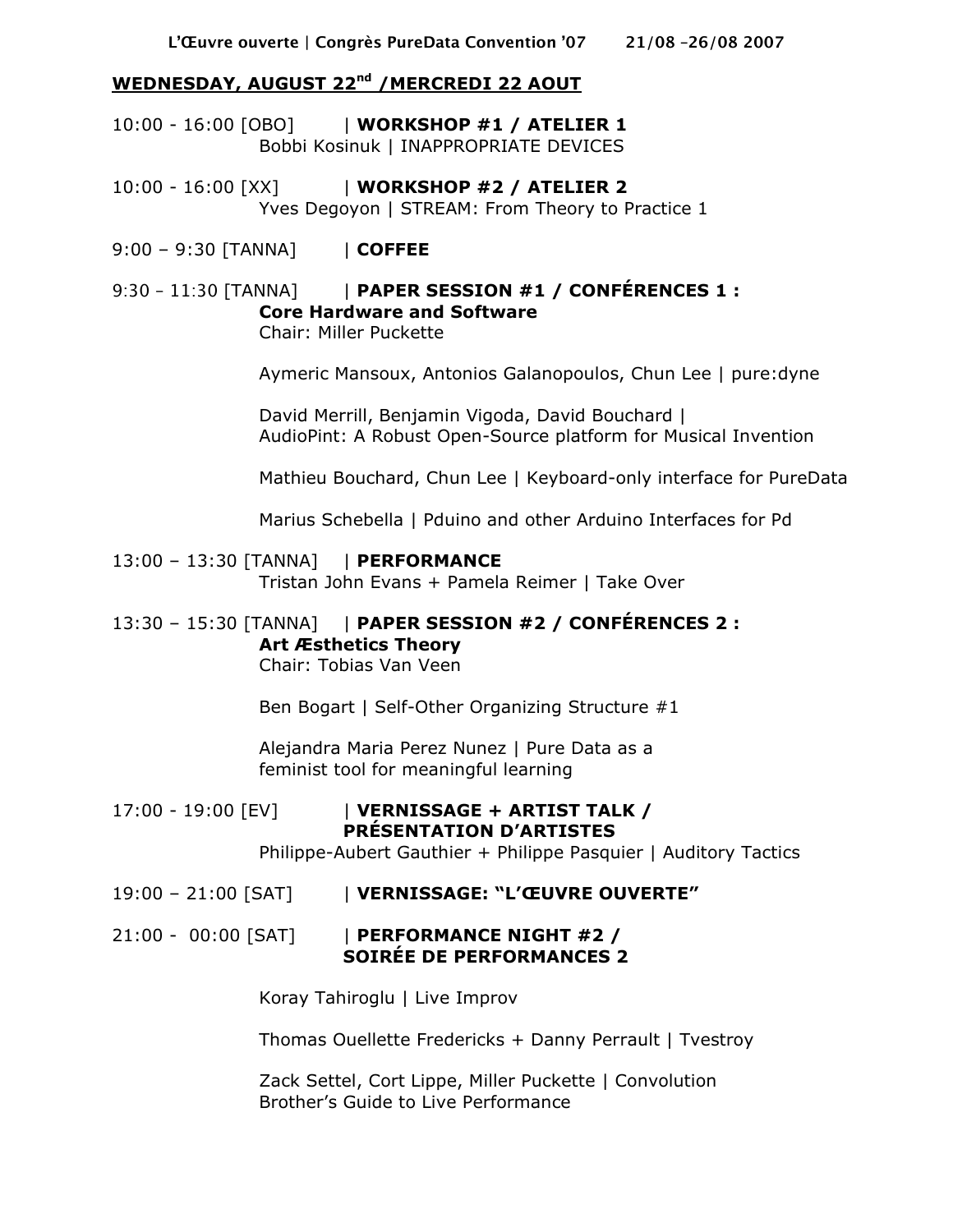**L'Œuvre ouverte | Congrès PureData Convention '07 21/08 –26/08 2007 THURSDAY, AUGUST 23RD / JEUDI 23 AOUT**

10:00 – 16:00 [XX] | **WORKSHOP #3 / ATELIER 3** STREAM: From theory to practice (prt.2)

10:00 - 16:00 [HEXA] | **WORKSHOP #4 / ATELIER 4** GOTO10 | Pure:Dyne

9:00 – 9:30 [TANNA] | **COFFEE**

9:30 – 11:30 [TANNA] | **PAPERS SESSION #3 / CONFÉRENCES 3 : Performative Strategies**

Chair: Mark Zadel

IOhannes m zmölnig | Patching Music Together: collaborative live coding in PureData

Hans-Christoph Steiner | Supporting modular performance technique

Miller Puckette | Patch for guitar

- 15:30 19:00 [HEXA] | **WORKSHOP #5 / ATELIER 5** Andrew Brouse | Bio Music
- 15:30 16:30 [SAT] | **ROUND TABLE DISCUSSIONS / TABLES RONDES**
- 16:30 18:00 [SAT] | **OPEN FORUM DISCUSSION / FORUM DE DISCUSSION OUVERT**
- 20:00 23:00 [SAT] | **SHARE! MTL** Open Audio Visual Jam
- 23:00 02:00 [SAT] | **MIX SESSIONS**

David McCallum | Patrick Valiquet

Zack Settel + Jean-Michel Dumas + Mike Wosnienski + Sylvain [Sly] Cormier | Ménagerie Imaginaire

Jérôme Abel | Télé punch

Alejandra Maria Perez Nunez + Yves Degoyon | Transduction

PD~ Graz Collective | Blind Date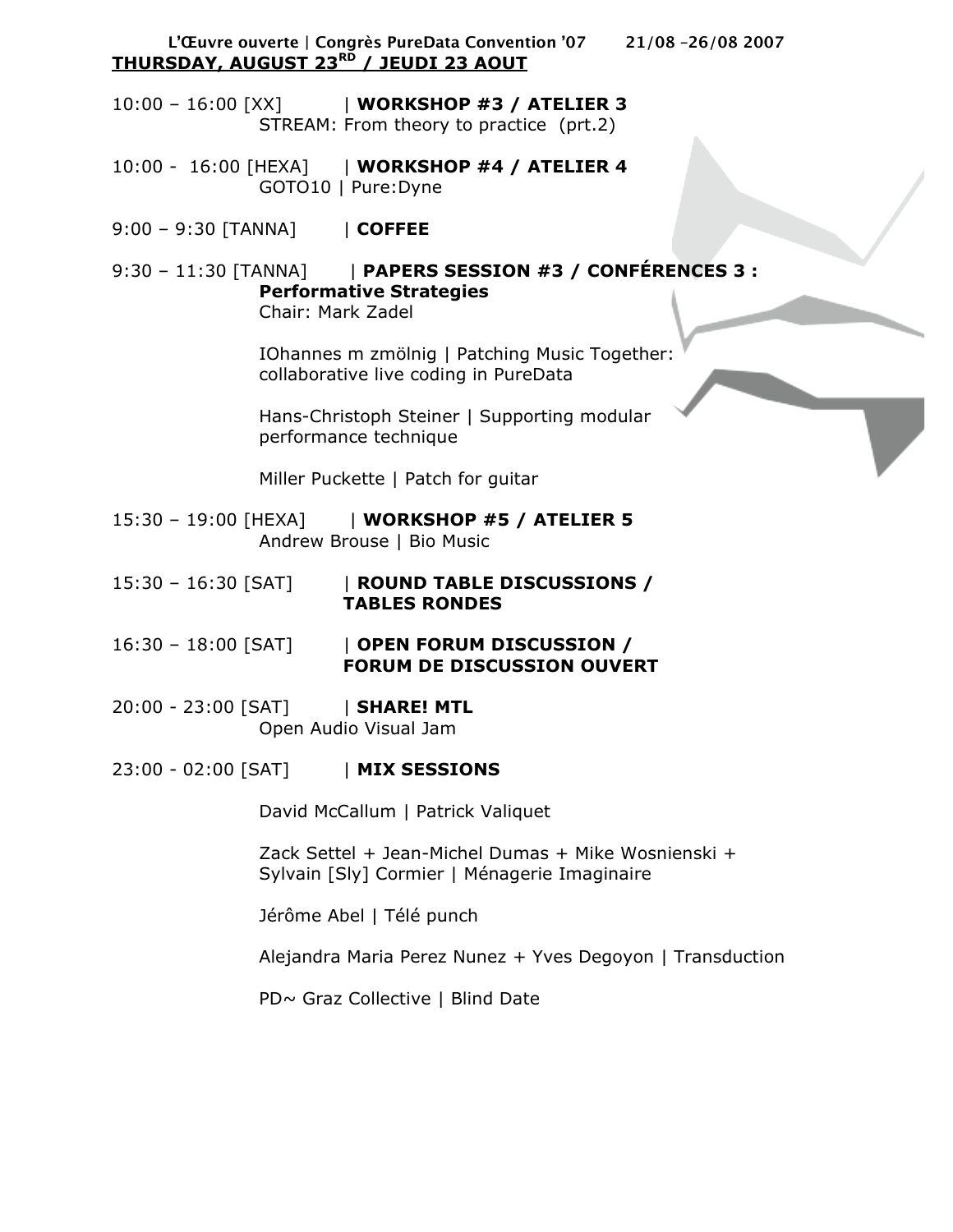### **FRIDAY, AUGUST 24RD / VENDREDI 24 AOUT**

- 10:00 16:00 [OBO] | **WORKSHOP #6 / ATELIER 6** Patrick Coulombe + Alexandre Quessy + Thomas Ouelette Frederick | Pd MTL Abstractions
- 10:00 16:00 [XX] | **WORKSHOP #7 / ATELIER 7** Roman Haefeli | NetPD
- 9:00 9:30 [TANNA] | **COFFEE**

### 9:30 – 11:30 [TANNA] | **PAPER SESSION #4 / CONFÉRENCES 4 : Virtual Environments** Chair: Andrew Brouse

Stephen Sinclair | Using PureData to control a haptically-enabled virtual environment

Mike Wozniewski | AudioScape: A Pure Data library for management of virtual environments and spatial audio

Thomas Musil | Realtime 3d Binaural Sound Reproduction and Roomsimulation Pd

Frank Barknecht | pyode - Rigid Body Dynamics for Pd

# 13:30 – 15:30 [TANNA] | **PAPER SESSION #5 / CONFÉRENCES 5 : Extensions to Pd**

Chair: Andrew Brouse

Serguei Mokhov | MARF for PureData for MARF

Mathieu Bouchard | Video Fourier Transforms using Pd

Claude Heiland-Allen | hsext: Haskell in Pd

Thomas Grillmative Strategies | vibrez - a framework for interactive media, based on PureData

- 15:00 19:00 [SAT] | **WORKSHOP #8 / ATELIER 8** Mike Wozniewski | AudioTWIST
- 15:30 18:00 [SAT] | **ROUND TABLE DISCUSSIONS / TABLE RONDE**
- 21:00 00:00 [SAT] | **PERFORMANCE NIGHT #3 / SOIRÉE DE PERFORMANCES 3** Frank Barnecht | Faltig

Andrew Brouse + Maxime De La Roche Foucault | Bio Music

Sven Konig | sCramBled?HaCkZ!

Chun Lee + Aymeric Mansoux | 0xA – 0.2.2